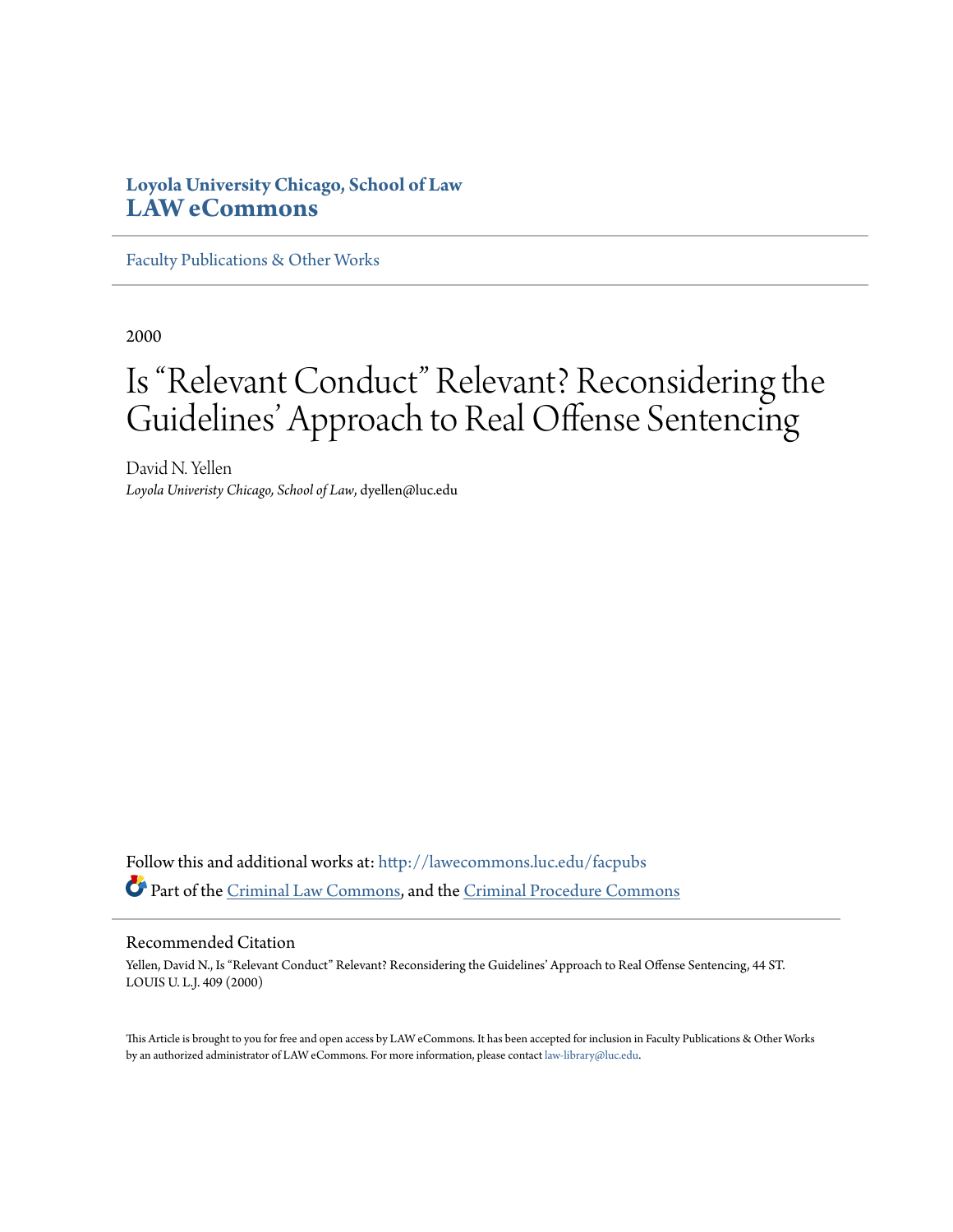# **PANEL REMARKS**

# **IS "RELEVANT CONDUCT" RELEVANT? RECONSIDERING THE GUIDELINES' APPROACH TO REAL OFFENSE SENTENCING**

#### DAVID N. **YELLEN\***

The topic of this panel is the role of relevant conduct in applying the Federal Sentencing Guidelines. For those of us who have been closely involved with the Federal Sentencing Guidelines over the years, it is interesting to see just how pervasive they have become. On the plane out here yesterday, I started reading Scott Turow's new novel.<sup>1</sup> It is about a personal injury lawyer who is engaged in some internal revenue fraud but also has a lot of information about some corrupt local judges. Within the first fifteen pages, we find out that he completely acknowledges his tax crimes and although he does not want to get involved in ratting on these judges because it will trigger negative consequences, he is essentially forced to do so because his lawyer takes him through the operation of the Federal Sentencing Guidelines. The lawyer shows just how long he is going to go away for unless he cooperates with the authorities. So if it is good enough for Scott Turow, it means we are on an interesting subject.

We are going to talk now about relevant conduct under the Guidelines. I think it is fair to say that it continues to be the most controversial aspect of the Federal Sentencing Guidelines and has been since the inception of the Guidelines. Lay people and lawyers who do not practice in the area continue to be amazed when they find out just the rough contours of how relevant conduct works. In particular, when someone has (1) not been charged with a

 $\mathcal{F}^{\text{max}}_{\text{max}}$ 

<sup>\*</sup> Professor, Hofstra University School of Law.

<sup>1.</sup> ScoTT TUROW, PERSONAL INJURIES (1999).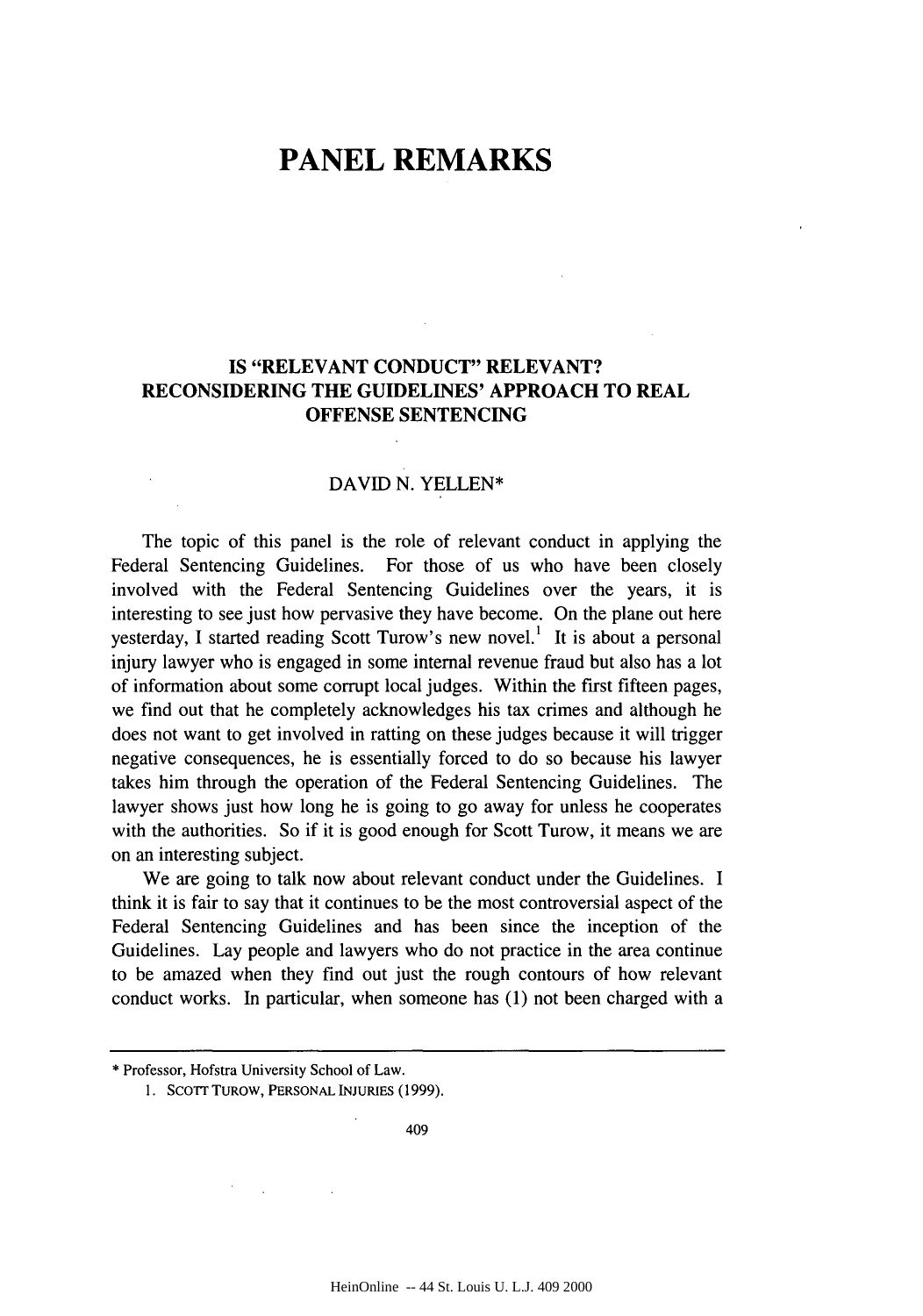particular offense that they may have committed, or (2) is charged with that offense but that charge is dropped pursuant to a plea bargain, or even (3) where a person is charged with an offense and is acquitted of that offense, in many circumstances the Sentencing Guidelines mandate that the sentencing judge take into account the conduct underlying those crimes as long as the judge believes by a preponderance of the evidence that that crime did occur. These rules shock many people.

Now, on the one hand, there is nothing new in the Guidelines taking that approach because, historically, the Supreme Court has said for many, many years that a preponderance standard of evidence at sentencing is constitutional and that therefore it is permissible to take into account acquitted conduct. After all, an acquittal does not mean that the jury is finding that the person is innocent of the crime, rather that the government did not prove the crime beyond a reasonable doubt.

So in terms of lawyerly analysis, there is nothing inconsistent with that. Judges have historically taken into account various things about offenders and offenses not proven beyond a reasonable doubt. What is really radical in my view about what the commission did with relevant conduct, however, is the way they structured it. Let me note that there are now dozens of states that have sentencing guidelines in one form or another and, to the best of my knowledge, no state has adopted anything even close to the federal approach to relevant conduct.

Now for some background. The Commission had to choose between or fashion a compromise between what is known as "offensive of conviction" or "charge offense" sentencing and "real offense" sentencing. In charge offense sentencing, the entire sentence would be driven by the nature of the charge that the defendant was convicted of. There are a lot of problems with that. We have heard already about the power that prosecutors have to influence sentences today. That power would be infinitely greater if the only thing that determined a sentence was the charge of conviction; it would really be up to the prosecutor.

The other extreme is what is known as real offense sentencing where the judge can take into account anything the judge wants to about the offender. What the Commission did to really simplify things is they compromised in a variety of ways. The offense of conviction determines the starting point under the Guidelines. So in Chapter Two of the Guidelines, the judge has to apply a particular offense guideline that is determined based not on relevant conduct but based on the charge of conviction: in a typical case, the count or counts in the indictment that the defendant pleads guilty to. Once we get past there, however, there are many aspects of the sentencing process that are more real offense oriented. In other words, they apply this principle of relevant conduct, for example, the amount of money involved in a robbery or a fraud, or the amount of drugs involved or whether an injury occurred. All kinds of factors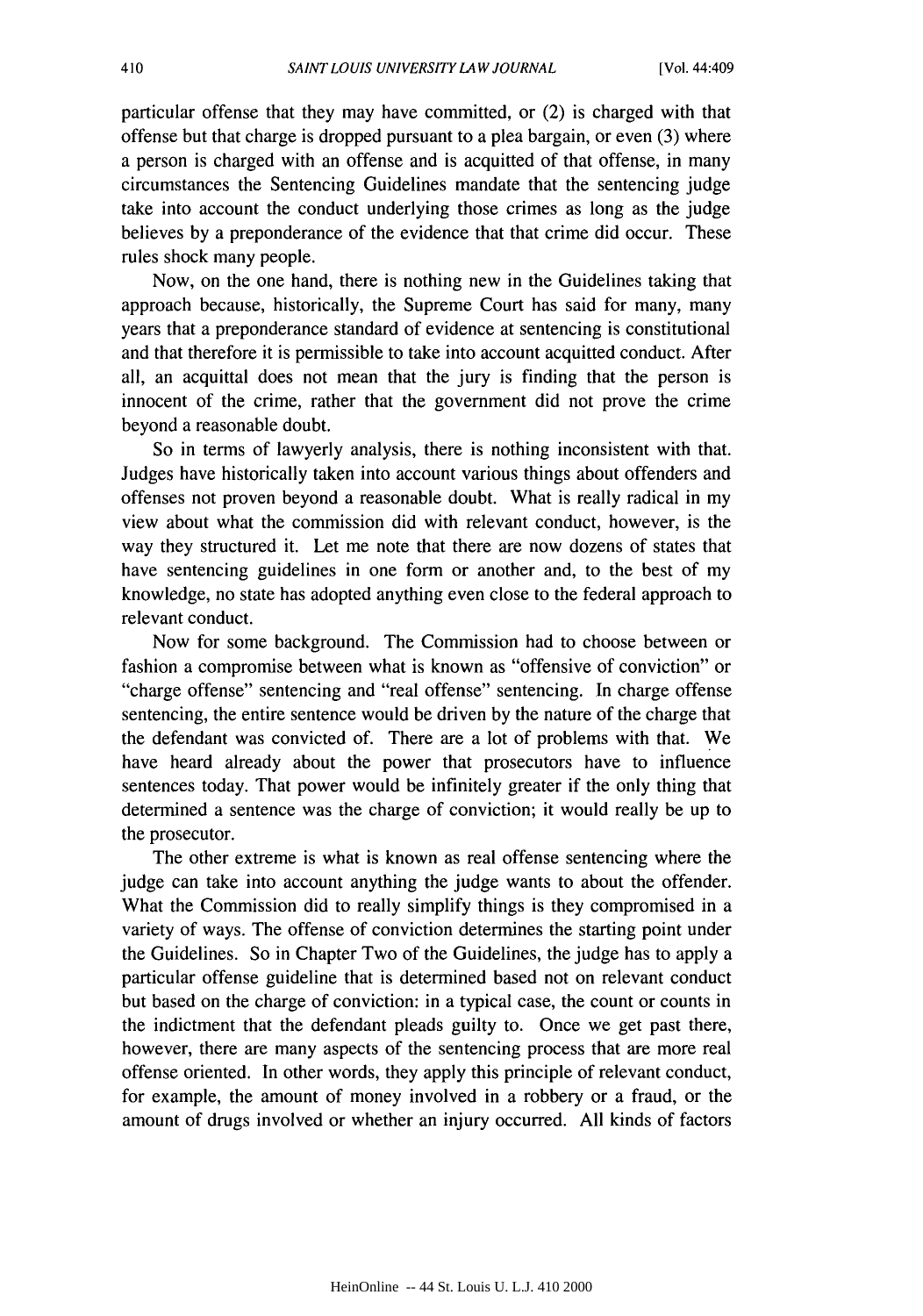like that that do not have to be proven or admitted in order for a defendant to be convicted. They play a role in determining what the sentence will be. That, in fact, has been a fairly noncontroversial aspect of the relevant conduct principle. The Commission tried to identify the aggravating and mitigating factors that occur most often and assign some numerical value to that.

Then there are other aggravating and mitigating factors in Chapter Three of the Guidelines that are essentially real offense based. Did the defendant play a leadership or minimal role in the offense? Were there vulnerable victims? Did the defendant accept responsibility? What is really at the heart of debate of relevant conduct though is the Commission's decision that in a variety of cases, principally cases where the sentence is driven by an amount (and that means drug cases and money cases which make up a substantial majority of the federal criminal cases that are prosecuted); in those kind of cases, the judge is required to base the sentence not just on the amounts involved in the count of conviction, but also the amounts involved in any similar conducts.

Section 1(B)1.3 of the Guidelines<sup>2</sup> states that the court must include this conduct if it was part of the "same course of conduct" or "common scheme or plan" as the offense of conviction. That is the critical language.

So if the defendant is a white collar defendant, pleads guilty to one count of mail fraud which involved \$5,000, but the pre-sentence report indicates and the judge finds by a preponderance of the evidence that in fact the defendant defrauded five hundred people for an amount of over a million dollars, the judge must base the sentence on that larger amount. The judge is, of course, limited by the statutory maximum applicable to the offense of conviction. In applying the Guidelines, the judge will take into account not the one offense that was admitted to or proven to at trial but rather all of this other conduct in the same course of conduct or common scheme or plan.

Two aspects of the Guidelines make this relevant conduct principle tremendously powerful. First, the sentence is based on things that are proven only by a preponderance of the evidence. Second, the way the Guidelines were written, in those kinds of cases, the quantity or amount involved is really the driving factor in the sentence. The Commission had a lot of choices to make. It could have based the sentences on role in the offense or the defendant's state of mind. In drugs and money cases, however, the principal factor driving the variance in sentences under the guidelines is quantity: the amount of money in a fraud, the amount of drugs in a narcotics case. These two things combine to make the relevant conduct principle exceptionally powerful.

<sup>2.</sup> U.S. SENTENCING GUIDELINES MANUAL § 1B1.3 (1998).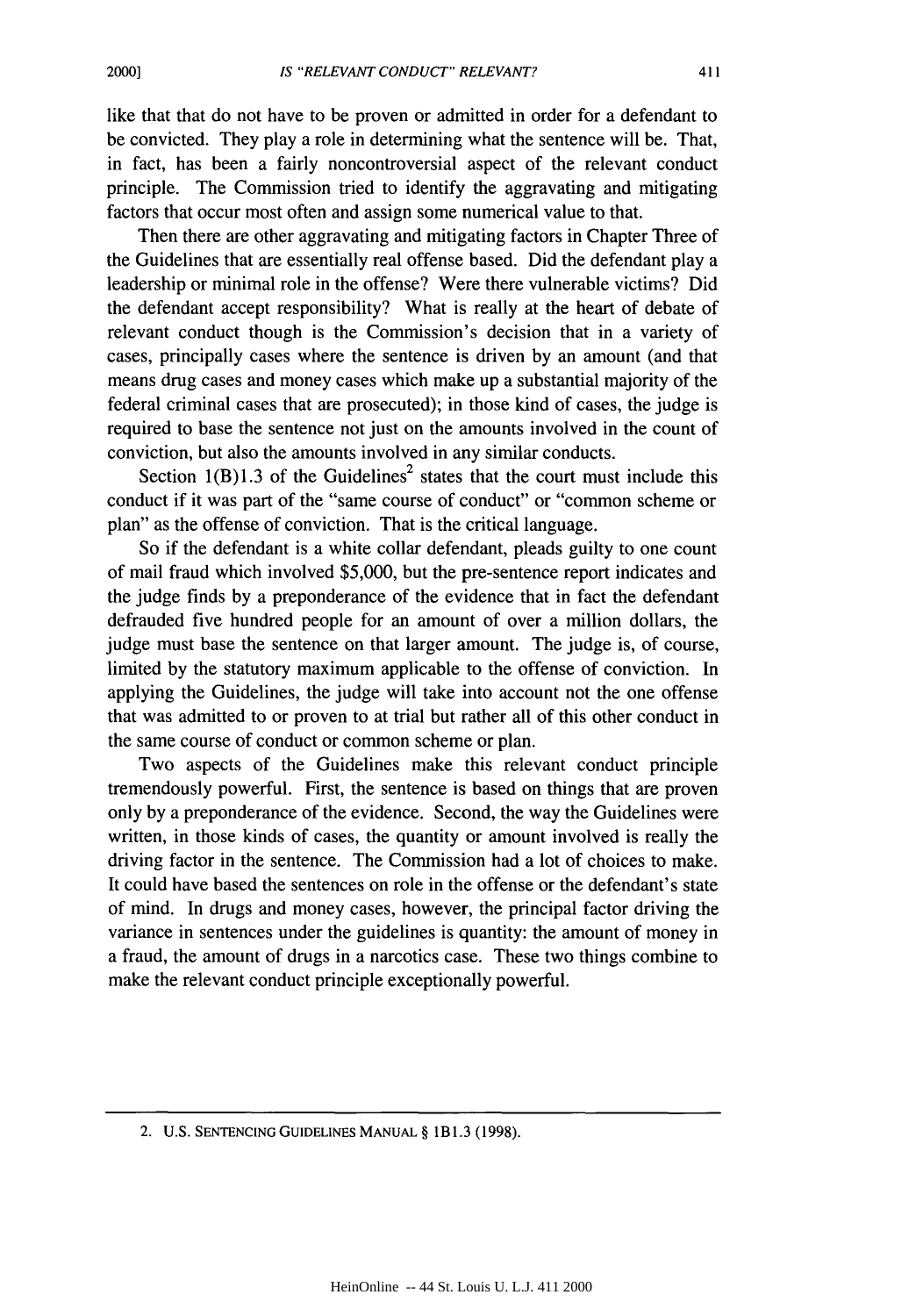# THOMAS HUTCHISON

The relevant conduct rule in some respects is a bigger bugaboo than it ought to be. In several respects, the relevant conduct rule is a defendant's friend. Over time, the Commission has sought to restrain the breadth with which the original relevant conduct was interpreted. The relevant conduct rule encompasses two factors: conduct and temporal limitations. And there are two different temporal limitations involved. The broader, more expansive one is "same course of conduct" or "common scheme or plan." Both of those concepts have subjective elements to them, and my reading of the cases suggests that the courts do not always notice the subjective elements.

"Some course of conduct" requires that the conduct be "sufficiently" connected to the offense of correction to warrant a conclusion that the conduct is part of an ongoing spree or part of a single episode. "Sufficiently" is something of a subjective judgment. "Common scheme or plan" requires a "substantial" connection by a common factor. How "substantial" a connection is, is clearly a subjective determination. As David Yellen has indicated,' I think a good share of the problem with the relevant conduct rule focuses on the Commission's choice of factor to use in determining the severity for drug trafficking-quantity.

That choice is defensible because Congress has based mandatory minimums on quantity, which is something of a signal to the Commission that Congress views quantity as a principle determinant of the harm of the crime. The problem that we have found when we combine the relevant conduct rule with the use of quantity is that relatively low-culpability defendants-minor participants in large criminal activities—are punished excessively harshly.

The federal public defenders have proposed a number of changes to limit the consequences of this in drug cases by advocating a cap on the offense level applicable to a minor or minimal participant. At one point, a majority of the Commissioners voting even agreed to that. Unfortunately, the majority of Commissioners voting was not the majority required by the statute. Nevertheless, there was interest on the part of the Commission, and the public defender's proposal is one way to ameliorate a problem in the most numerous type of cases in the federal system – drug cases.

The other problem that I see I will call "creeping real offensism." As David [Yellen] said, the basic compromise was that the offense with which the

**<sup>1.</sup>** Editor's Note: See Professor Yellen's comments, 44 ST. Louis U. L.J. 409, 410 (2000), in this issue.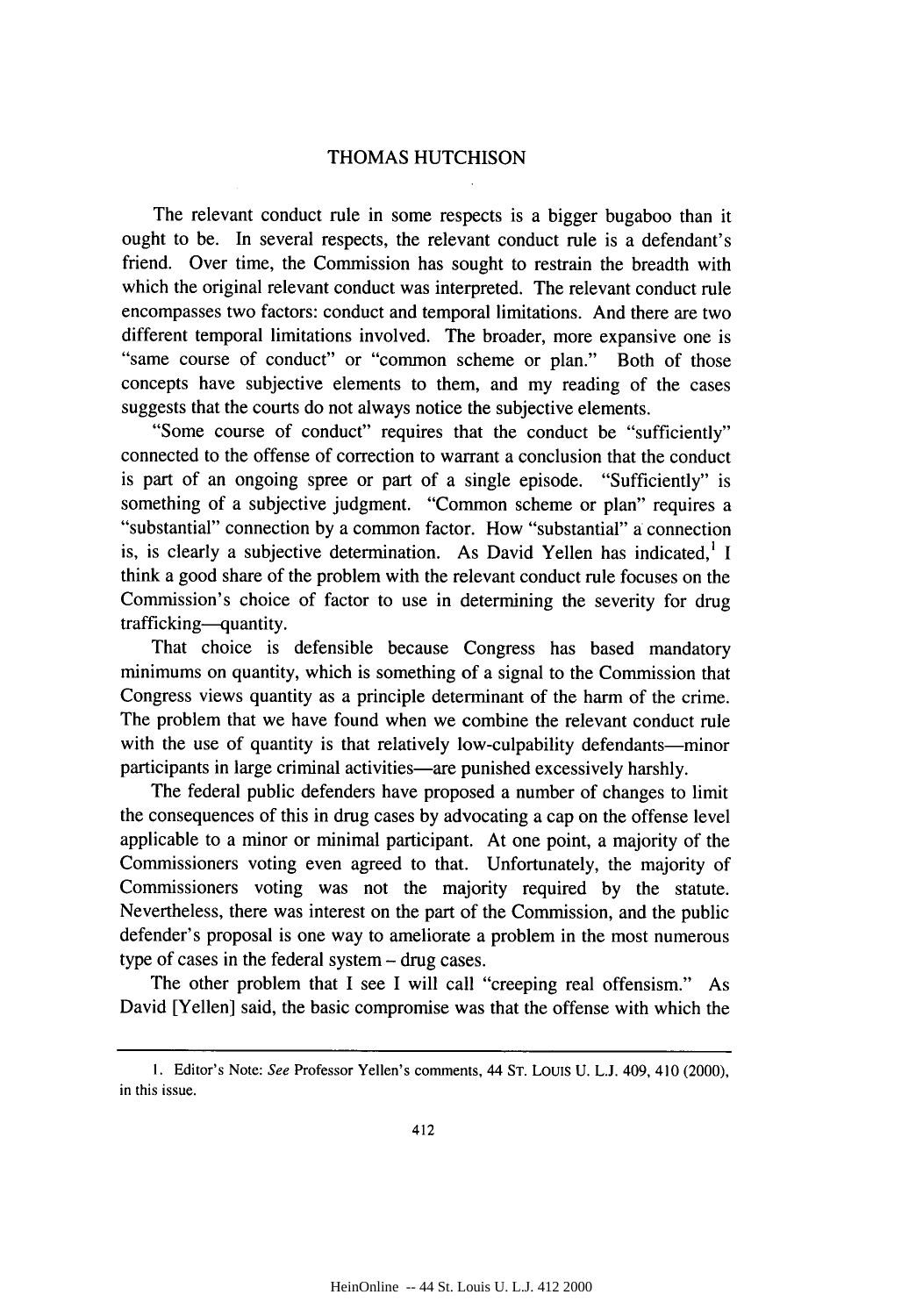defendant has been convicted will determine which Guideline in Chapter Two to start with, that is, which offense Guideline to apply. If a defendant is convicted of drug trafficking, the Guideline used is  $\S$  2(d)1.1. If the defendant is convicted of bank robbery, the Guideline used is  $\S$  2(b)3.1. That decision is made on the basis of the conduct alleged in the charge of which the defendant has been convicted.

When you get to the offense Guideline, there is a cross reference which says, "If the offense involved X, go to some other Guideline." This second determination is made on the basis of relevant conduct. In essence, every time there is a cross reference, you have eroded the compromise between real offense and charge offense that the Commission drew. There have been a lot of cross references put in offense Guidelines. The Commission's justification has been that defendants were plea-bargaining to lesser offenses, and had they been convicted of the that, the court (by a prepondernace of the evidence) has found that they engaged in, they. would have been punished more.

From the defendant's standpoint, the situation is ameliorated somewhat because, if the defendant usually will have pleaded to an offense with a lower maximum. But, if the real offense element was not in the Guideline, if there were not a cross reference, the defendant would receive an even lower sentence, comparable to the sentence of persons who have been convicted of that offense.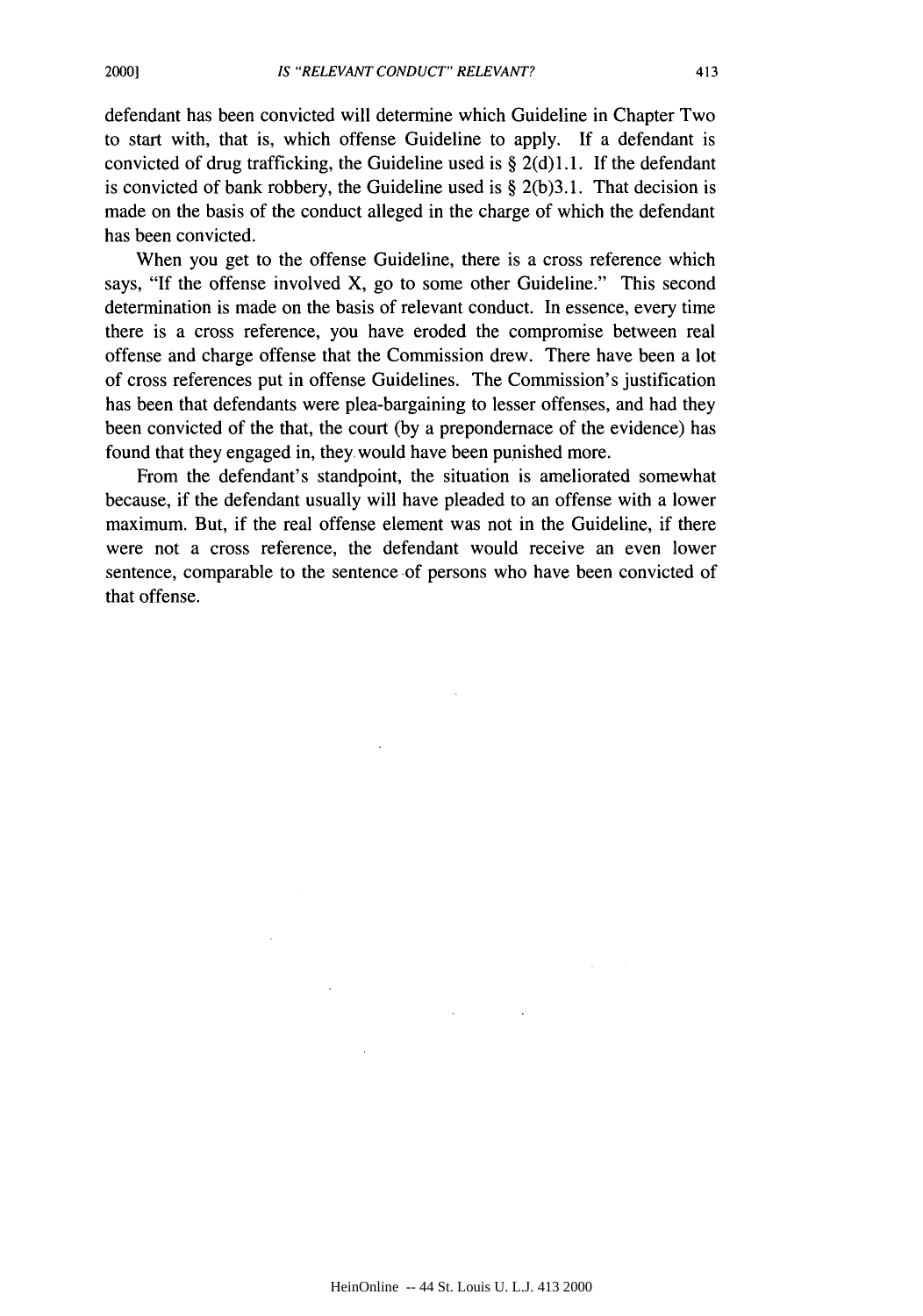#### DAVID HARLAN\*

My viewpoint is that of a defense attorney who principally defends corporations or business people in financial crimes. Because of this, virtually every case I encounter includes relevant conduct issues, particularly the amount of money involved in the crime. It seems to me that enhancing punishment based upon relevant conduct, which is established by a preponderance of the evidence standard, is clearly contrary to the notions of fairness and due process that have been a part of criminal justice system from the beginning. It runs contrary to the presumption of innocence and to the rule that there has to be a conviction beyond a reasonable doubt. It seems to me that, at a minimum, the standard should be clear and convincing evidence, but frankly, I think beyond a reasonable doubt is the preferable standard. It would be consistent with our traditions. In addition, I think that in the process of determining relevant conduct, more attention should be paid to the issues of due process.

Let me talk briefly of some of the problems that I experience in the way the current system is administered.

Quite often the relevant conduct involves stale evidence. It is difficult for a defendant to go back and try to resurrect facts that would exculpate him of the relevant conduct. This is true particularly in the financial crimes area where schemes may go on over a long period of time. The preponderance of the evidence standard virtually dictates a government outcome. I think it is almost inevitable.

There are questions as to whether the rules of evidence apply in sentencing hearings, and I think that as a practical matter there are serious issues of the right of confrontation in evidence hearings.

Another problem  $- I$  see this particularly in the fraud and tax area, in business crimes, and in government program fraud  $-$  is that the government will frequently claim as relevant conduct, acts that would be too technical or too unclear to ever be brought as a criminal case standing on its own. But in a relevant conduct context, with a preponderance of the evidence standard, such things are fair game even though in the real world they would never form the basis for a criminal case.

Most defendants lack the resources to investigate government claims of relevant conduct, much less contest them in court. The court also lacks resources. The United States Probation Office is not equipped to conduct

<sup>\*</sup> Attorney, Senniger, Powers, Leavitt & Roedel.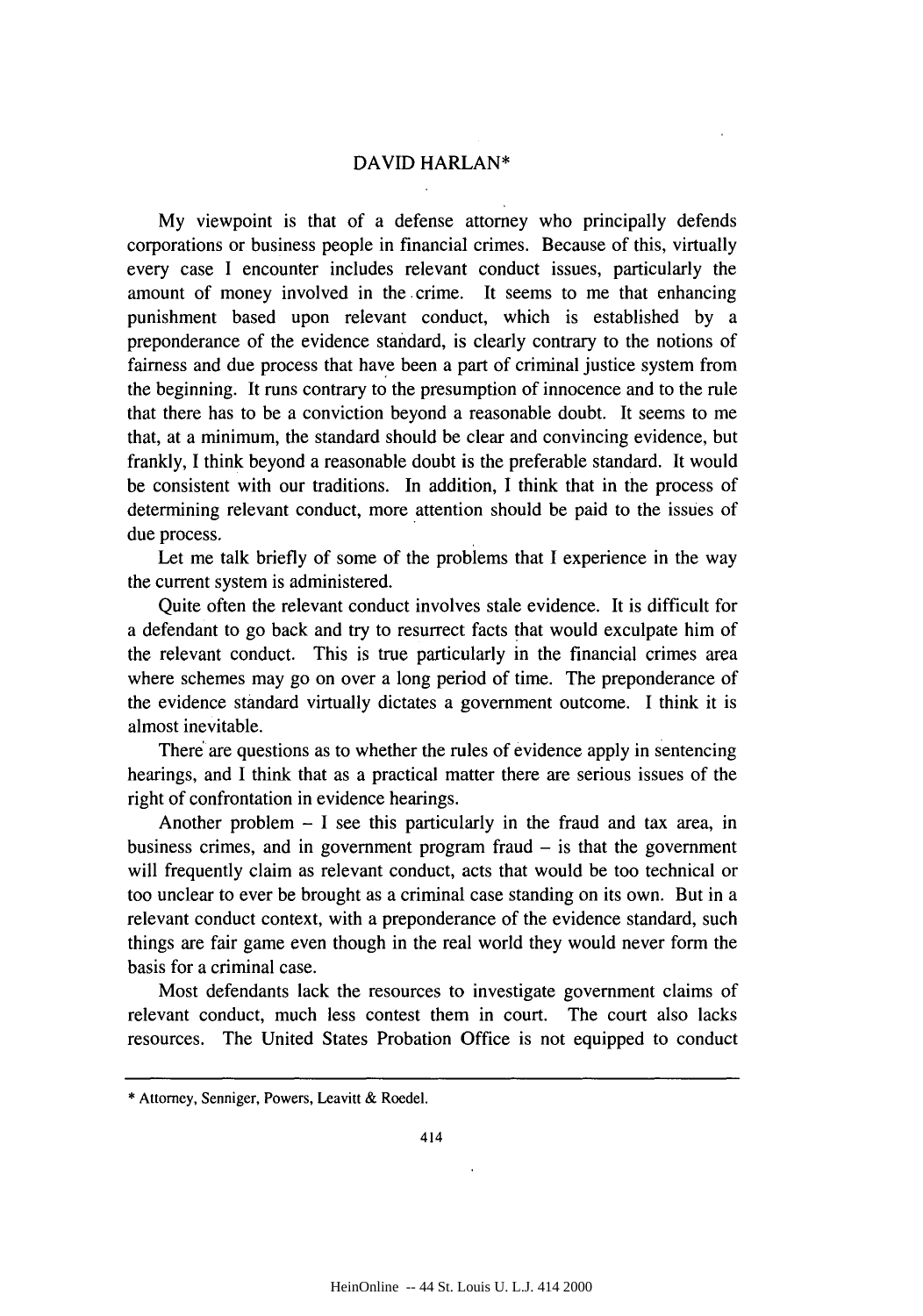sophisticated financial investigations or indeed sophisticated criminal investigations of any sort. That is not their function. Defendants are neither equipped to conduct detailed investigations of stale conduct nor conduct extended sentencing hearings to resolve some complicated issue of fact involving, for example, the Medicare regulations. As a consequence, the government's version of relevant conduct is virtually always accepted. Moreover, I have had experiences where Assistant U.S. Attorneys tell me they will not go forward with the plea bargain if there is any dispute about the presentence investigation.

I would not necessarily say that the prosecutors are the source of that problem. I think that is a reflection of judges' distaste for conducting lengthy, detailed and controversial sentencing hearings. The prosecutors are really reflecting the wishes of the district judges. On the subject of sentencing hearings, few hearings are held. I have never been involved in one, and I do not know many defense lawyers that have been. I will tell you, though, that the view is that if you choose to have an extended sentencing hearing to dispute some of these relevant conduct issues, you are going to lose whatever benefits you get from the plea bargain because you are going to be sentenced at the maximum range just as though you had gone to trial rather than pleading guilty. Is that a correct perception? I do not know. But it is a perception that is out there.

I would recommend that the Guidelines explicitly permit the government and the defense to stipulate to the relevant conduct or the lack thereof. I understand that puts more discretion in the hands of the prosecutors and the defense attorneys, but their bargain is going to reflect their assessments of the strengths of their cases. Particularly in the area of financial crimes stipulations, where the amount of money involved can be a reflection of all kinds of bargaining, I think that a stipulation of that nature should be binding upon the court unless there is a finding of a miscarriage of justice.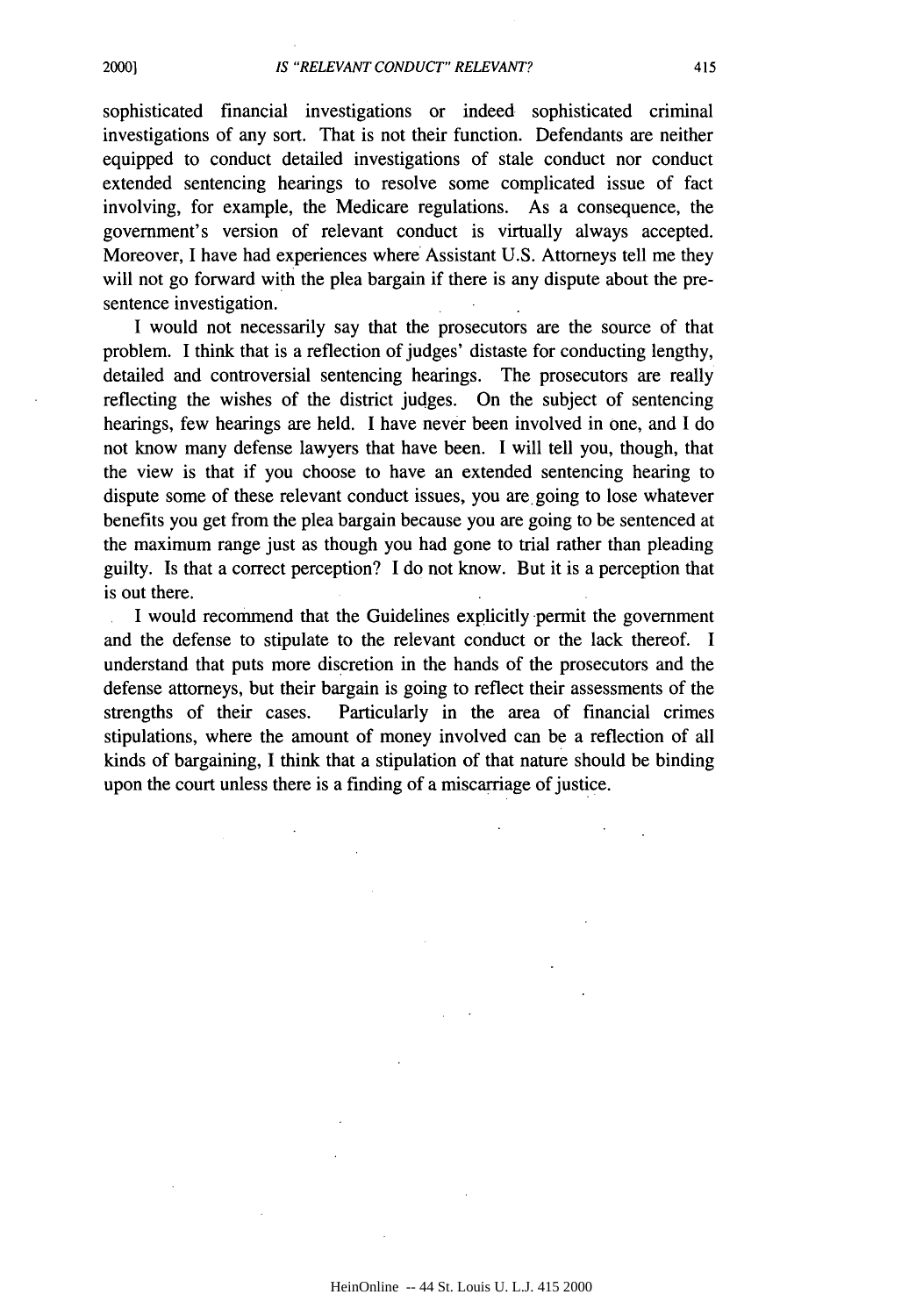## ROGER HAINES, JR.\*

In defense of the Relevant Conduct section of the Sentencing Guidelines, I would like to make three points: one of the charges that has been leveled against the Guidelines is that they are not individualized, and do not allow for individualized sentencing. But any fair sentencing system has to take into account more than the elements of the offense. Even in state guideline schemes that do not have a relevant conduct guideline, it is understood that in sentencing within the state range the judge will consider the individual factors of the defendant, including how much harm he caused, and what his prior record is. All these factors are laid out in the Federal Guidelines. So if you examine these state systems, you will see that in order for a sentencing system to be perceived as fair, it has to take into account some "real offense" factors.

The real complaint against the Guidelines is not that they consider "real offense" factors, but that they ordinarily prevent the judge from considering a defendant's "specific offender characteristics," that is, the defendant's family background, youthfulness, drug addiction, et cetera. The reason the Guidelines generally bar these factors is that in the pre-Guideline era you had some judges who always ate hard-boiled eggs for breakfast and others who had them "over easy."<sup>1</sup> That is, some judges thought youth was a mitigating factor, while other judges thought youth was an aggravating factor, because youthful offenders tend to recidivate most often. Likewise with addiction, some judges felt that addiction was a mitigating factor. But other judges would say addicts are more likely to recidivate, so they considered addiction an aggravating factor. The Sentencing Commission, I think very wisely, took the middle ground, deciding that judges generally cannot consider these "specific offender characteristics" at all, because these are the factors that have caused the most disparity among district judges. In short, it was proper for the Commission to include "relevant conduct" and to ordinarily exclude "specific offender characteristics," because both of these decisions enhance the "fairness" of the guidelines.

My second point is about due process. It has been suggested that the "preponderance of the evidence" standard allows judges to sentence defendants

<sup>\*</sup> Assistant U.S. Attorney, Southern District of California. Member, U.S. Attorney General's Advisory Committee on Sentencing Guidelines. These views do not necessarily reflect the position of the United States Department of Justice.

**<sup>1.</sup>** Editor's note see Professor Michael Goldsmith's comments, 44 ST. Louis U. L.J. 394, 394-95 (2000) in this issue.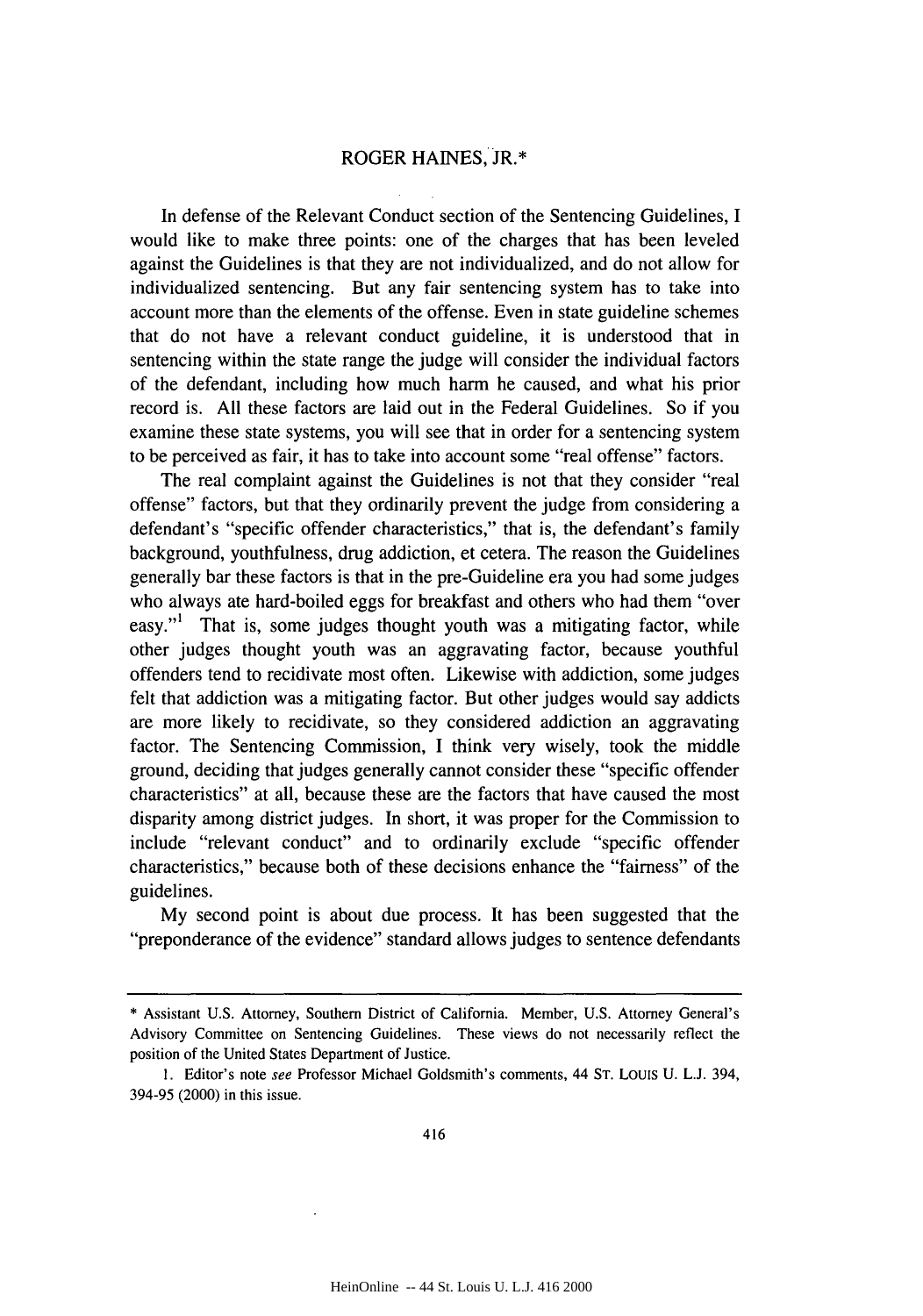based on unreliable evidence. But ask any district judge, when was the last time he or she relied on evidence despite doubts about its reliability, simply because of the preponderance of the evidence standard. The judge would answer, "Never." This is because judges try to do justice. If they have substantial doubts about relevant conduct, they simply do not include it, regardless of the "preponderance" standard. One indication of this is that there are very few reversals on appeal for unreliable evidence. So the standard of review really does not make much difference. I submit that the "tail is not wagging the dog."

Thirdly, a question was asked whether drug quantity and fraud loss should drive the Guidelines. For drugs, I think the answer has been stated here many times; as long as there are statutory mandatory minimums, quantity will drive the drug Guidelines. The same is probably true for fraud cases, because it is difficult to find any other single factor that so captures the harm caused by fraud. With regard to "relevant conduct," however, it is important to remember that if you are convicted of a fraud "scheme" or a drug "conspiracy," the so-called "relevant conduct" is actually part of the offense of conviction. It is not "relevant conduct" at all. Thus, in "conspiracy" or "scheme" cases, it is not the "relevant conduct" that increases the sentence-it is the offense conduct itself. The other cases—where relevant conduct is used to increase the sentence of a defendant who is not convicted of a conspiracy or scheme-are a small part of the total number of drug and fraud cases.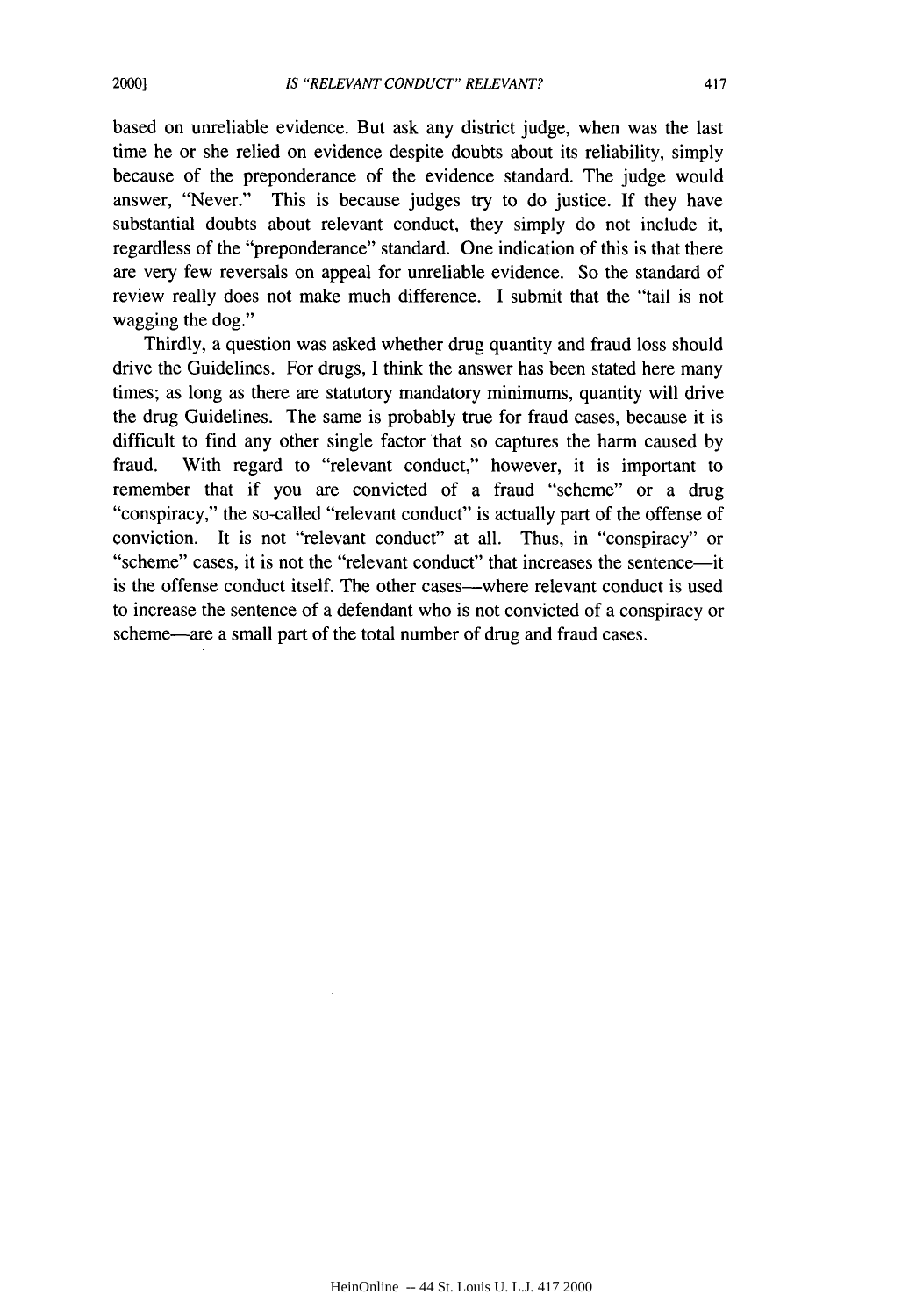## THE HONORABLE HARLINGTON WOOD, JR.\*

I am part of the old school: pre-Guidelines sentencing district judges. You know, when this all started, we were referred to as "the problem." No doubt there was some disparity in sentencing. It was almost unavoidable because all crimes, defendants, communities, judges, and other circumstances are different. But we did not realize we had done such a bad job of sentencing in those days until we heard all the noise from Washington: it was loud and it was strong. I am not confident, however, that the new experts, no matter their good intentions, could reliably measure the disparity that they are talking about. In those early days, my judicial colleagues and I viewed sentencing as a most solemn judicial responsibility. We were dealing face to face with human beings and their lives. We were trying to follow the law using our experience, our judgment, and our discretion, in an endeavor to be fair. That, no doubt, led to some troubling disparities, but they were not disparities mandated by some unseen faces.

My views have developed over the years, being on both sides of the counsel table in the federal court and on the district bench. Today, sentencing judges do not have quite the same responsibility over people's lives that we had. It is now more a matter of categories, points, graphs, departures, mandatory sentencing, and all that. I have one colleague who refers to this business as "that green-eyeshade business." Today's judges, except within narrow limits, are mere conduits of sentencing decisions made by faceless persons who profess to have come up with all the right answers for almost all situations. It seems to me we have only cured one type of disparity in exchange for another. The next step would be to computerize it all.

It is hard for sentencing judges these days to be charged with any significant disparity in view of the mandatory minimums, and also because the credit for any disparity that there may be belongs to the Sentencing Commission, the prosecutors, and other non-judges. One interesting case from the Seventh Circuit, United States v. Zendeli,<sup>1</sup> had what we felt was an unconscionable disparity. Last year there were two successive opinions in this case, and it was not the fault of the district judge. He characterized the required sentences between each of the defendants as being absolutely "out of whack," and he would not do it. So he said, "We'll let the Court of Appeals

<sup>\*</sup> United States Circuit Judge for the Seventh Circuit (1976-); United States District Judge for the Southern District of Illinois (1974-1976).

<sup>1. 180</sup> F.3d 879 (7th Cir. 1999) and 195 F.3d 314 (7th Cir. 1999).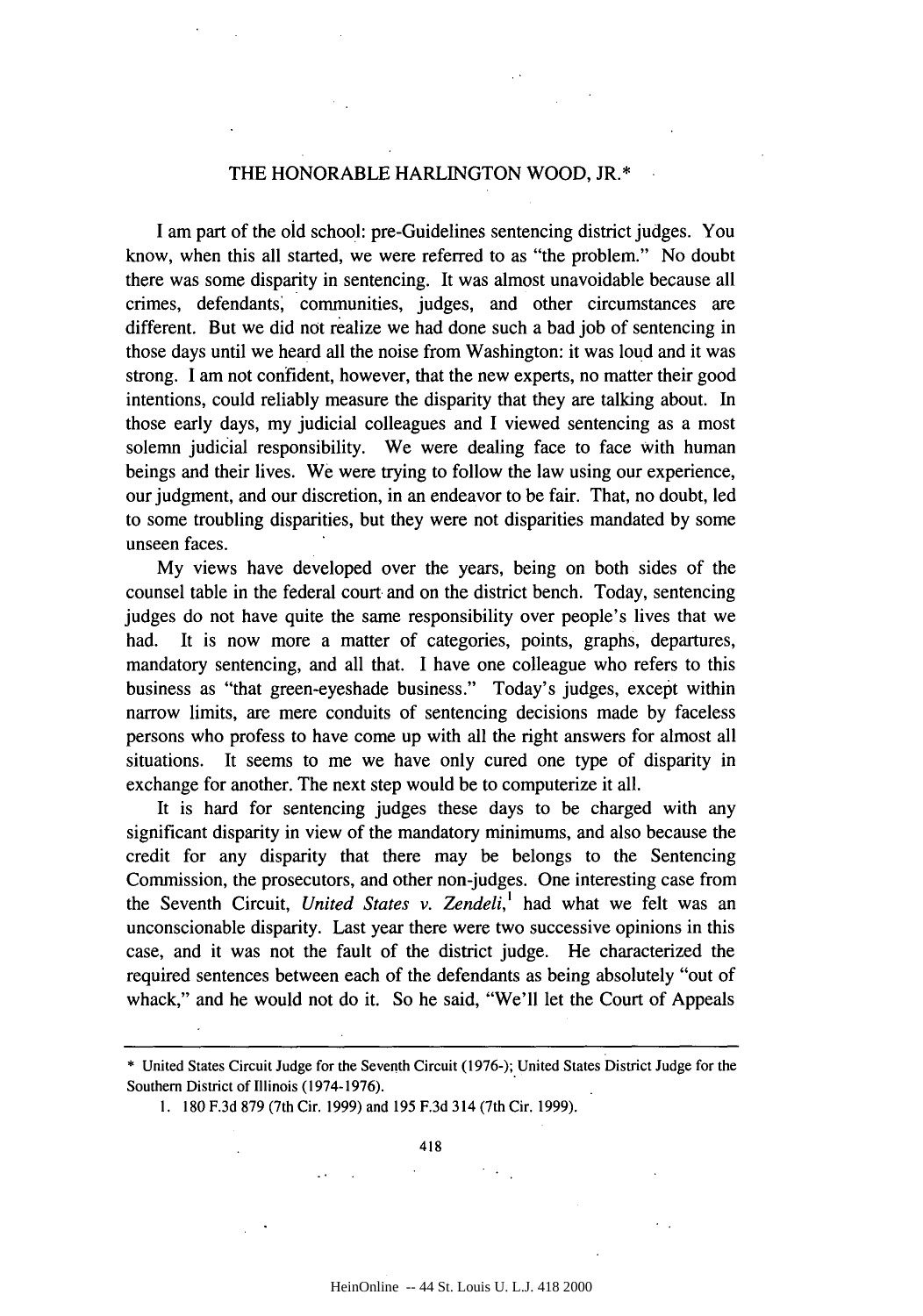straighten it out." That is one reason we are here. We agreed with him, but there was nothing we could do about it either. The outcome really depended on mandatory sentences, the charging decisions of the U.S. Attorney, and the plea-bargaining. Fortunately, after our first opinion, the U.S. Attorney came to our assistance and dismissed several counts and brought the sentences down more within reason. I hope the U.S. Attorney saw then how it should be handled in the future to avoid new disparities. The judges had no discretion to alleviate the problem. They were absolutely bound by the actions of others, all non-judges.

I did not realize why I was opposed to the Sentencing Guidelines - and I am - until I read *Fear of Judging2* and Professor Yellen's article in the 1993 issue of the *Minnesota Law Review*.<sup>3</sup> In 1991, Chief Justice Rehnquist appointed me along with eight other federal judges from all over the country to the Long-Range Planning Committee for the Federal Courts. After several years of studying all aspects of the federal courts, we filed a report in which the Sentencing Guidelines were one of the matters considered. One problem, in the view of that committee, was that the disparities originally complained about have been replaced by new disparities – disparities born of uniformity. Offenders are as different as their crimes, but often they may be treated the same, which creates a new breed of disparity. I think if *Fear of Judging* and Professor Yellen's article had been in existence when we filed our report, we would have attached those publications as exhibits in support of our own views.

But today judges are learning to live with the Guidelines and doing their best to apply them, as far as they can understand them, and not quarrel with them. Even though I do not know her views about the Guidelines, I am encouraged by the appointment of Circuit Judge Diana Murphy as chairperson of the new Sentencing Commission.<sup>4</sup> She is known and respected from coast to coast. Also, Judge Ruben Castillo from the Northern District of Illinois, highly regarded in the Seventh Circuit, has been named to the new Commission.

Since the Guidelines were adopted in 1987, my court has had about 2,000 Guidelines appeals. The Ninth Circuit, the largest circuit, has heard over 4,000. To my amazement, I find that I contributed to Guidelines jurisprudence by writing the first opinion on relevant conduct in our circuit. I cannot assure you, however, that I really understood what I was doing. There have been 140

<sup>2.</sup> KATE STITH & **JOSE CABRANES,** FEAR OF **JUDGING:** SENTENCING GUIDELINES IN **THE** FEDERAL **COURT** (1998).

<sup>3.</sup> David Yellen, *Illusion, Illogic, and Injustice: Real Offense Sentencing and the Federal Sentencing Guidelines,* 78 **MINN.** L. REv. 403 (1993).

<sup>4.</sup> Editor's note: *See* Judge Murphy's comments regarding the Sentencing Commission, 44 ST. Louis U. L.J. 279 (2000), in this issue.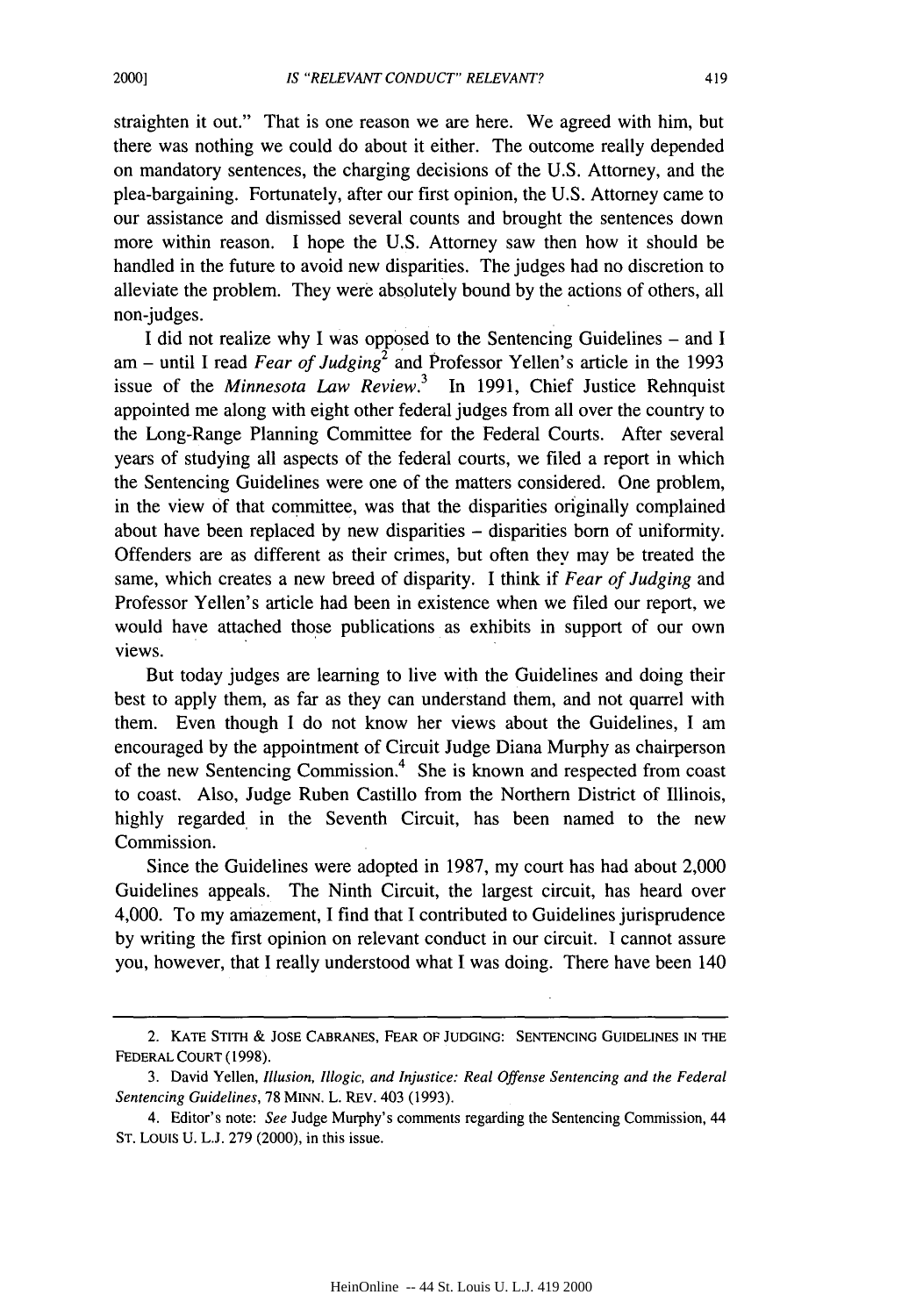other opinions to date on relevant conduct; every judge on our court has had a say about it. My feeling is that our Sentencing Guidelines jurisprudence will not have a long-lasting life and that is just as well.

I have been particularly concerned about other relevant conduct issues, such as the use of charges of which a defendant was acquitted, criminal conduct with which the defendant was never charged, or criminal conduct which was dropped as part of a plea bargain. The burden of proof for sentencing purposes is lower, and no grand or petit jury has had a say. Relevant conduct is now more controlled by the U.S. Attorney and the probation office, as I see it, not by the judges. Also, plea-bargaining can be dangerous, as evidenced by *Zendeli.*

It is quite true that, prior to the Guidelines, we did take into consideration relevant conduct, but more in human terms, considering each defendant and the circumstances of the defendant and the crime as a whole. I think we almost always explained to the defendant where that sentence came from and what was involved and why. I heard the explanation this morning from one of the pro-Guidelines speakers that some of the disparities from the pre-Guidelines district judges must have been because we were all on Fruit Loops **.** I do not think there were any Fruit Loops in those days, but there are now. We district judges just did our best, based on our own experiences and the law, endeavoring to be fair and to tailor the sentence to that particular defendant.

One thing the Guidelines do not consider are the characteristics of the particular defendant. For example, rehabilitation was considered pre-Guidelines. I have seen it work beautifully and am very proud of the successful rehabilitations we were sometimes able to accomplish. And I believe military service is not now considered. I cannot see myself giving a defendant who had been awarded the Medal of Honor the same sentence I might give to another defendant in a similar situation. Under the Guidelines, the Medal of Honor recipient would have to be sentenced, as I see it now, the same as someone who had not served his country at all.

You can tell I am from the old school, as I said, and I do not apologize for it. Where this is all going to end I do not know, but I hope the solution will possibly be like that set out in *Fear of Judging,* that gives a district judge more judicial discretion, guided by advisory - not mandatory - principles, and requires the judge to give some explanation for the sentence. Either party can then seek appellate review.

<sup>5.</sup> Editor's note: *See* Professor Michael Goldsmith's comments, 44 ST. Louis U. L.J. 394, 395 (2000) in this issue.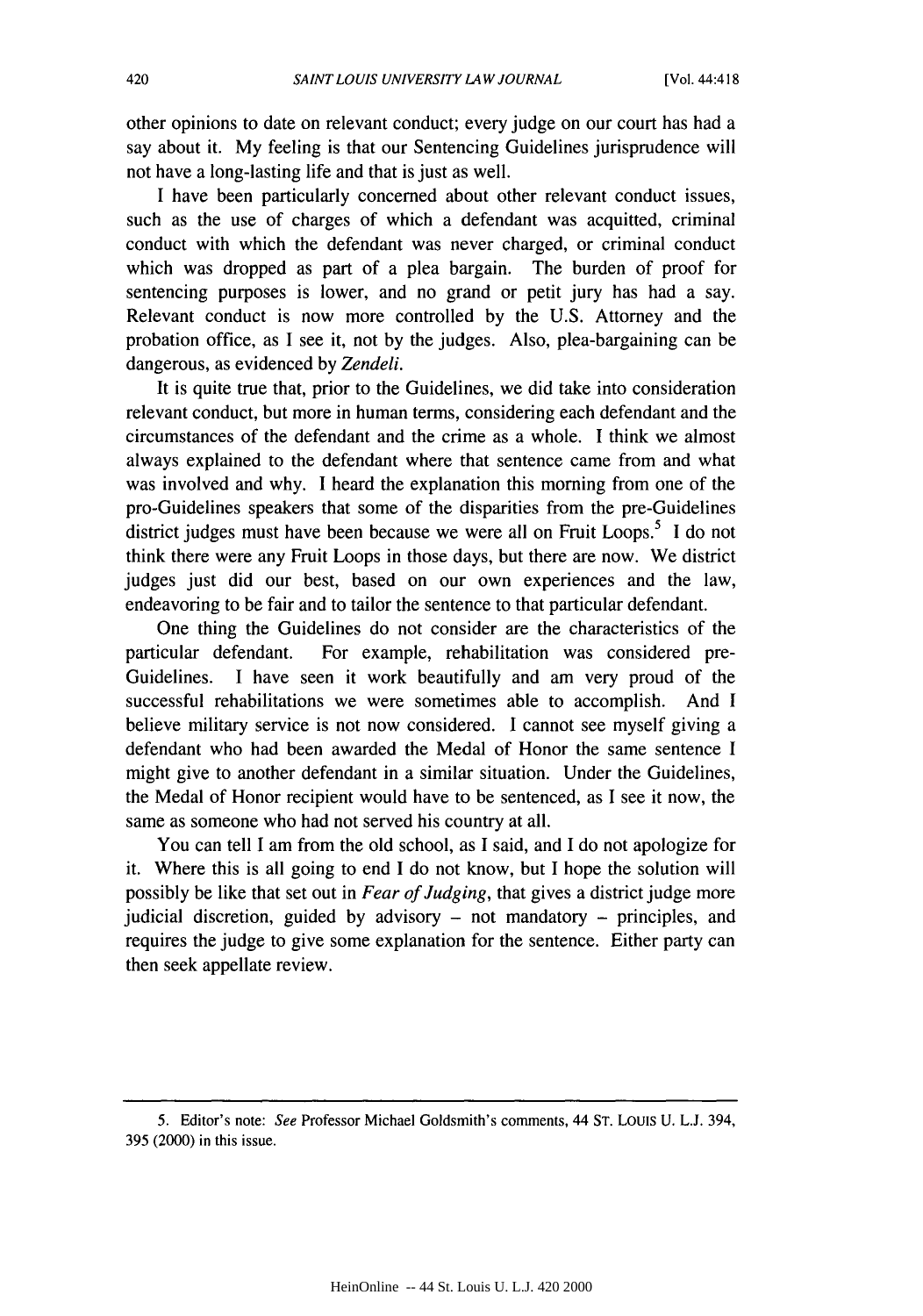ù.

It is a complex, controversial area, and I cannot begin to know all the answers. This occasion offered by the Saint Louis University School of Law for all of us to get together and exchange views, has, I am sure, been most helpful to all of us.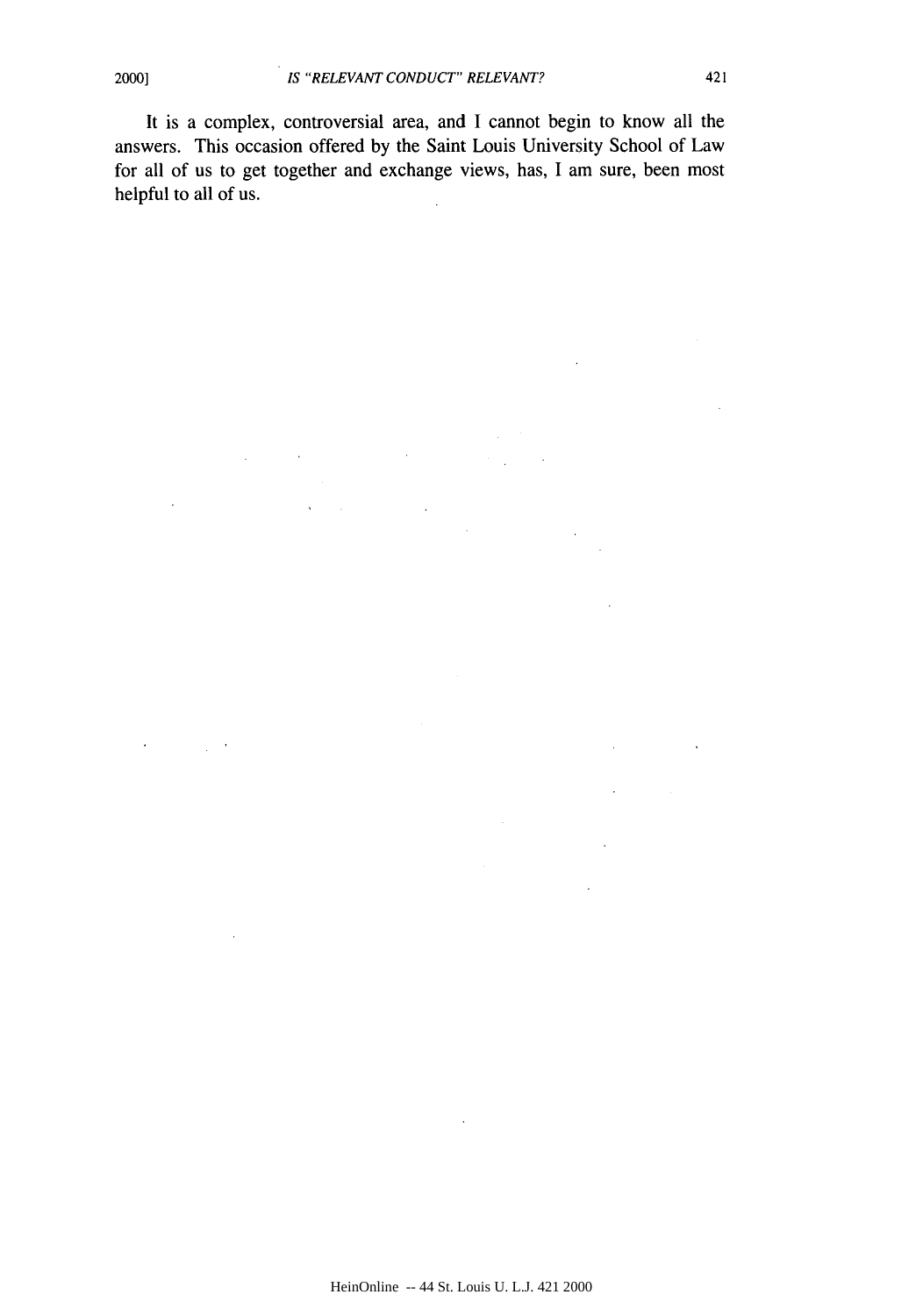#### MYLES J. JONES\*

As a probation officer, I deal with relevant conduct on a daily basis and I lead a pretty boring life. But on a lighter side I would like to say that I ate Kurt Warner's Crunch for breakfast this morning, and I feel pretty strong.

In August 1996, we adopted a new format with respect to relevant conduct in our pre-sentence reports. If you bear with me a second I will read the new format and comment a little:

The probation office will continue to compose pre-sentence reports that provide the total scope of the offense. Or in other words, relevant conduct in the narrative portion in the offense conduct section of the pre-sentence report. Importantly, this is a departure from our previous pre-sentence report format because the guideline calculation as included in the offense level computation section of the pre-sentence will be based, when applicable, upon the scope of the offense as contained in the stipulation and plea agreement. In those cases in which the stipulations are in dispute, inadequate, incomplete, vague, misleading, or incorrect the probation office will complete the offense level computation based on the information available. Through the pre-sentence report disclosure process, the offense level computation prepared under these circumstances will be subject to revision based upon the subsequent negotiations of the parties.<sup>2</sup>

Now, in those cases in which the defendant is found guilty, the probation officer conducting the pre-sentence report, will, as in the past, develop the offense conduct section detailing the total scope of the offense upon which Guideline calculations will be based. Contrarily, where we do have trial convictions, it seems we receive more objections with respect to relevant conduct than when there is a plea agreement. In fact, we have cases where the entire offense conduct is objected to and we have to address every paragraph of it when we in the probation office determine that there may be an aspect of relevant conduct that was not taken into account in the plea agreement.

A good example would be something such as "more than minimal planning," a specific offense characteristic that comes under the realm of relevant conduct. We will note in our impact to plea agreement that this specific offense characteristic be used in the calculation of the Guidelines. The

<sup>\*</sup> Senior U.S. Probation Officer, Eastern District of Missouri.

**<sup>1.</sup>** Editor's note, *see* Professor Michael Goldsmith's comments 44 **ST.** Louis U. L.J. 394-97 (2000), in this issue.

<sup>2.</sup> Probation Office, United States District Court for the Eastern District of Missouri, *Presentence Report Format,* Aug. 5, 1996, *revised* Nov. 18, 1996.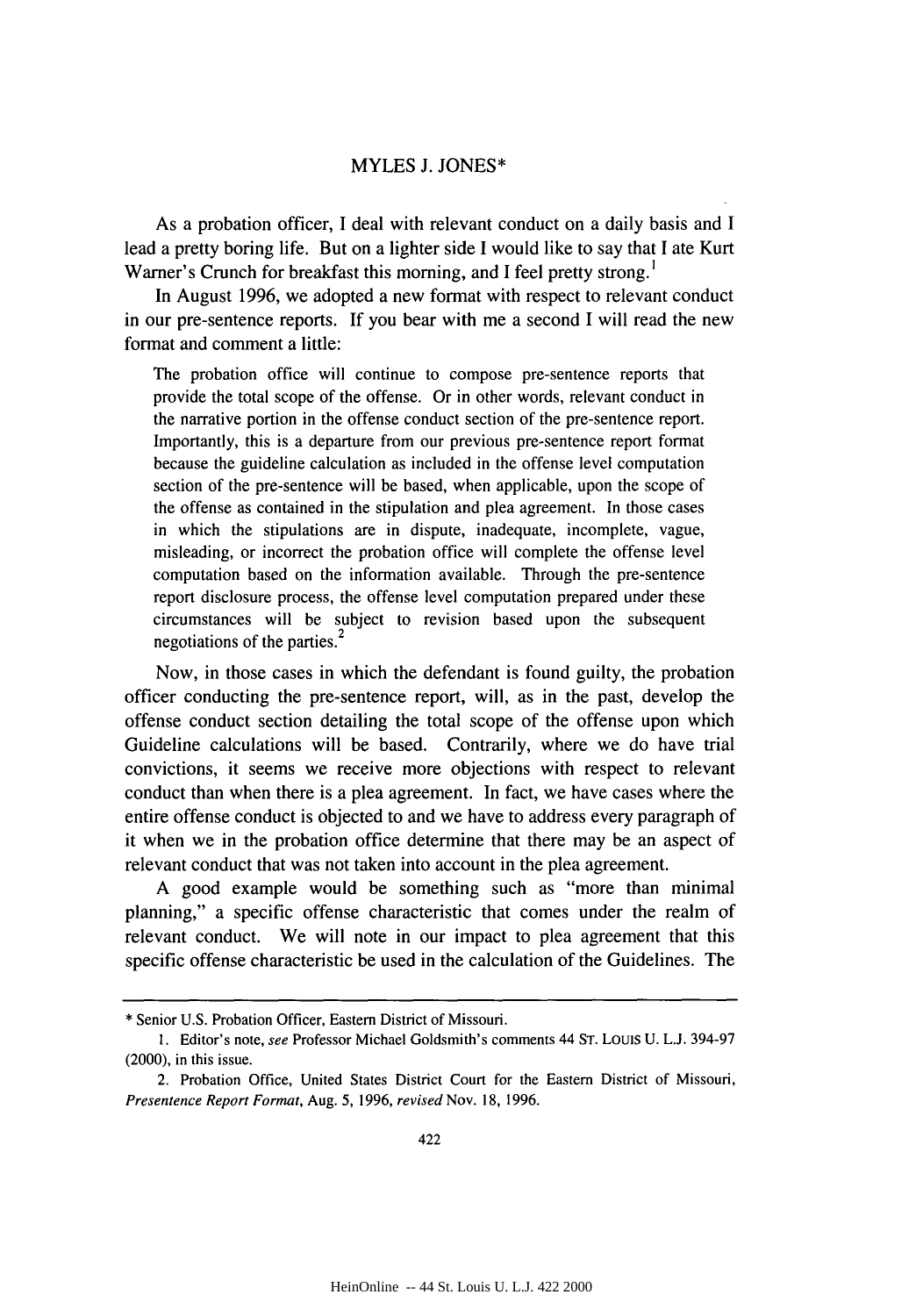resulting Guideline or imprisonment range would have been X. So in other words, what we are doing is presenting all the information to the court and letting the court decide what information should be used in sentencing the defendant.

 $\bar{\mathcal{A}}$ 

 $\bar{\mathcal{A}}$ 

 $\mathcal{A}$ 

 $\ddot{\phantom{a}}$